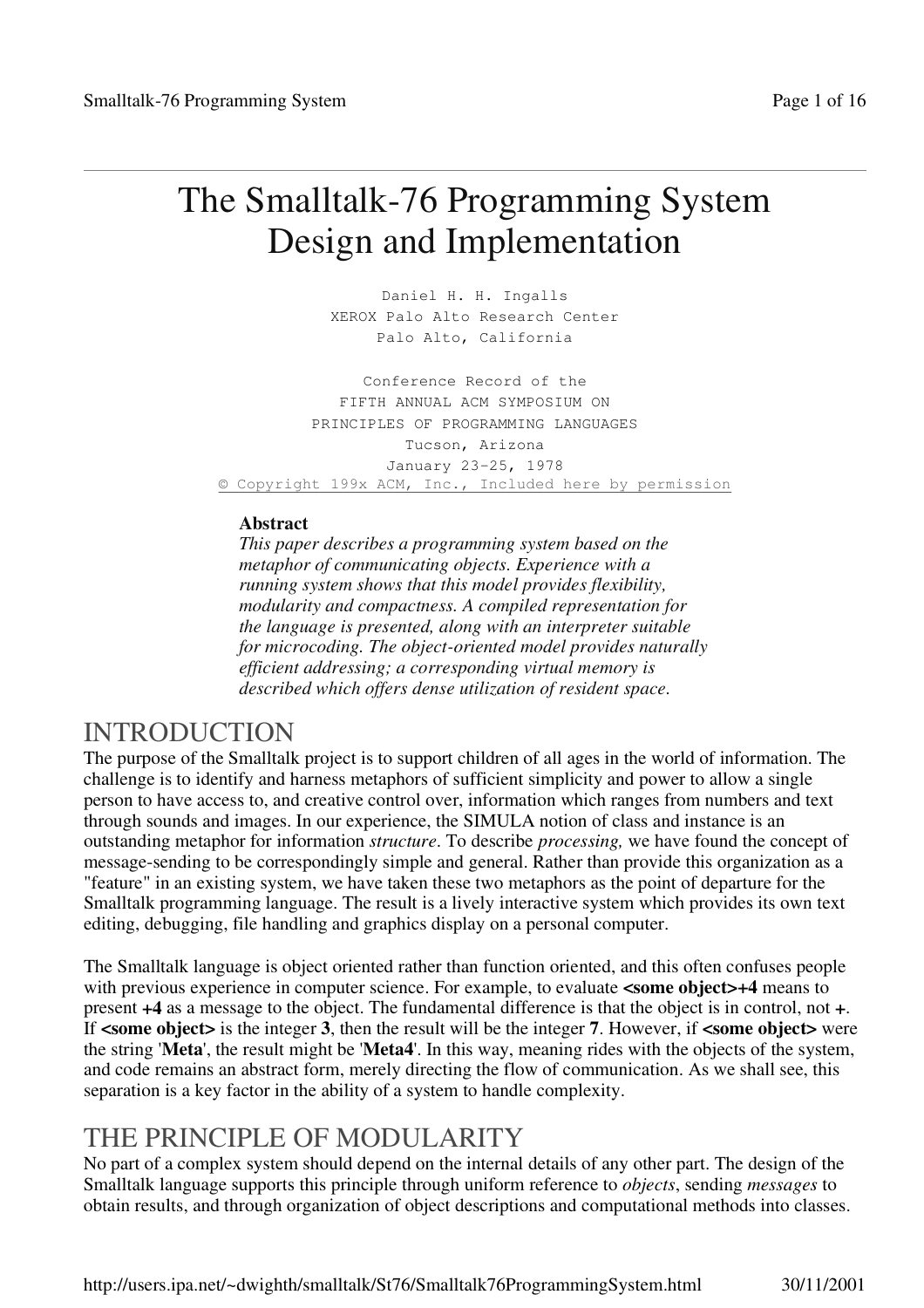Factoring of information structure and behavior is provided by the implementation of *subclassing*.

All references in the Smalltalk language are to objects, which may be atomic, or may consist of several named *fields* which refer in turn to other objects. Though the only truly atomic datum is the *bit*, it is often appropriate for such simple objects as names and numbers to be considered atomic. For example, in a piece of code which reads the y-coordinate of a point in two dimensions, nowhere should there be instructions such as: "load the second word relative to point p". Such an instruction would not perform properly if it encountered a point represented in polar coordinates.

Communication is the metaphor for processing in the Smalltalk language. Objects are created and manipulated by sending messages. The same model describes activities ranging from ordinary arithmetic to communicating processes in separate machines. The response to a message is implemented by a *method*, which reads or writes some data field, or sends further messages to achieve the desired response. The communication metaphor supports the principle of modularity, since any attempt to examine or alter the state of an object is sent as a message to that object, and the sender need never know about internal representation. For example, points represented in polar coordinates r and theta would have a method which responds to the message, y, by returning r\*theta cos.

> The examples in this paper use a syntax which gives higher precedence to messages of fewer arguments. Therefore theta first receives the message cos (remember, cosine is a property of angles, not a function!), and then r receives the message \* with one argument, theta's cosine.

Every object in Smalltalk is created as an *instance* of some class. The class holds the detailed representation of its instances, the messages to which they can respond, and methods for computing the appropriate responses. The only information remaining to be stored in an instance is the set of values for its named fields. The class is the natural unit of modularity, as it describes all the external messages understood by its instances, as well as all the internal details about methods for computing responses to messages and representation of data in the instances.

In the Smalltalk language, a class can be declared to be a subclass of another class, and thus inherit all the traits of that superclass. The subclass can then add traits of its own, can override those it wishes, and can still invoke the overridden ones from within its code. This capability leads to a highly factored system.

## THE REACTIVE PRINCIPLE

The salient feature of Smalltalk is that all objects are active, ready to perform in full capacity at any time. Nothing of this aliveness should be lost at the interface to the human user of the system. In other words, all components of the system must be able to present themselves to the user in an effective way, and must moreover present a set of simple tools for their meaningful alteration.

The Smalltalk analogy to a library of useful functions is a set of well developed superclasses from which most of the system classes are derived. The most general of these, class  $\circ$ bject, provides default behavior for printing any object, or examining and altering its contents on a display screen.

In addition to a keyboard and display screen, the Smalltalk system provides a stylus for pointing at the screen. The Smalltalk system includes a class Window which establishes a uniform model for interaction with these devices. From Window, users can define new subclasses with behavior specific to their content. The inheritance from class Window avoids a lot of replicated code and furnishes a uniform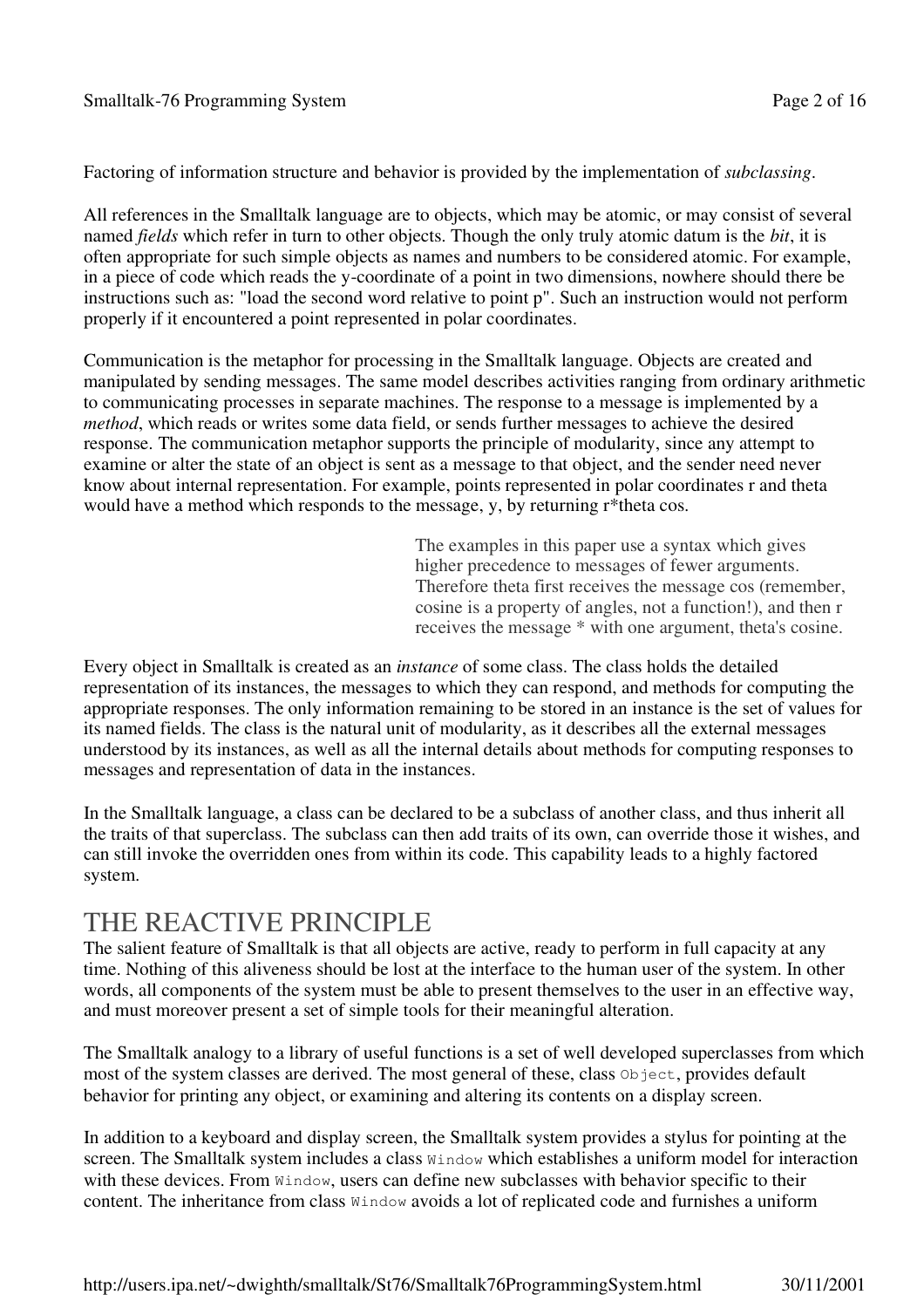

model for reactive control over new objects added by the user.

**Figure 1. A typical Smalltalk display**

Figure 1 shows a typical display screen from a Smalltalk system. Each of the rectangular areas is an instance of class Window which provides a basic protocol for user interaction:

- if the stylus is depressed within the window, the content is redisplayed, thus showing it "in front of" the other windows;
- once active, the window becomes the recipient of all user actions, such as depressing the stylus, typing on the keyboard, or entering sensitive areas around the window;
- if the stylus is depressed outside the window, control is given up so that another window may be awakened.

The class Window also provides a basic protocol for handling such actions as moving itself, changing its size, printing its contents, and terminating its appearance on the screen.

> The reader may find himself evaluating the user interface presented in the figures. This misses the point, which is the aptness of communicating objects in describing the situation. Many other approaches to display handling are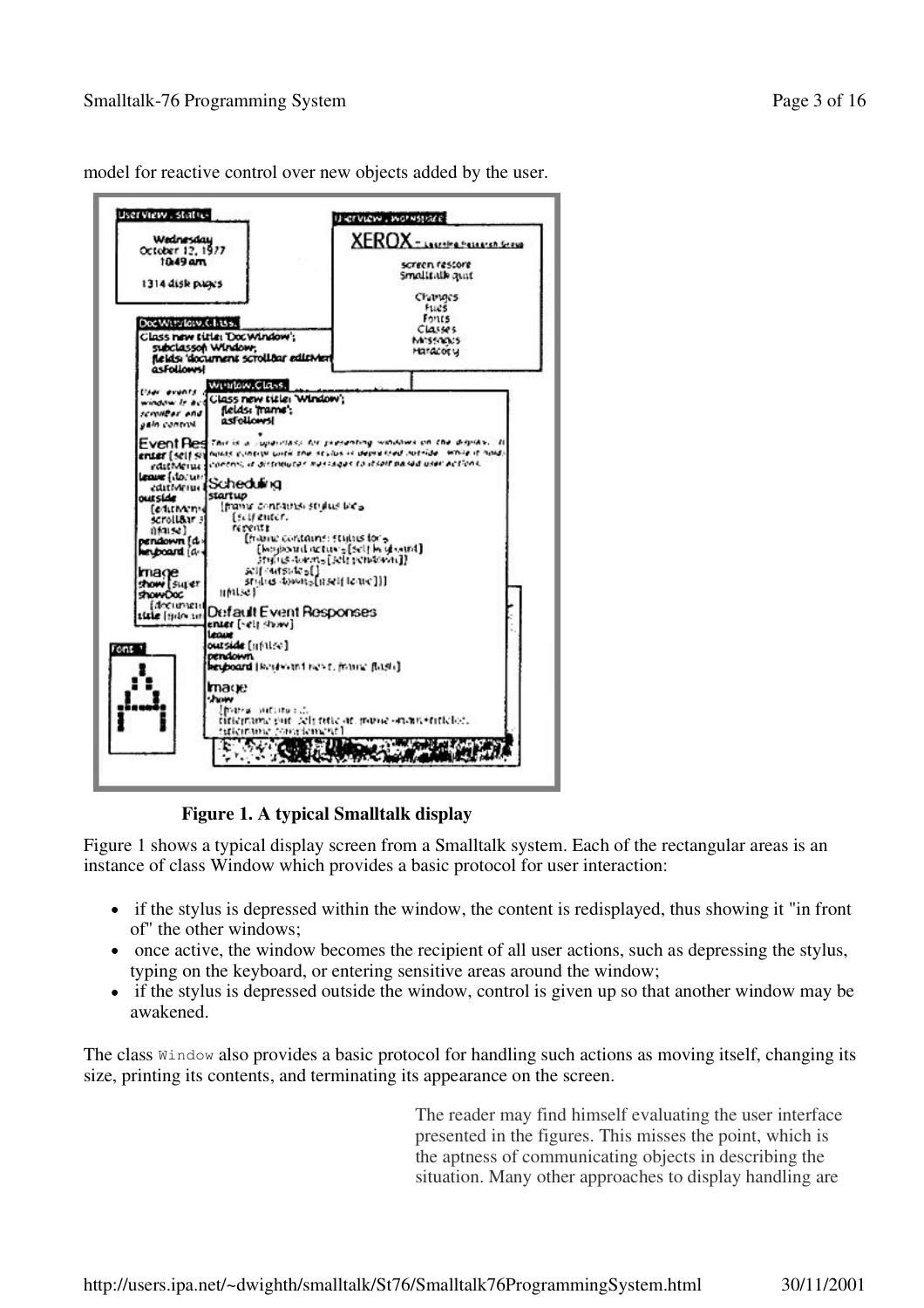

used with Smalltalk, and they are not the subject of this paper.

**Figure 2. Editing text**

Each of the windows shown in the figure belongs to some subclass of Window; the subclass handles the specific content. In figure 2, for example, the user has awakened a window for editing the text of a class. Specific to this content is the ability to select text with the stylus, scroll the text up and down by entering the scroll bar at the window's left, and send specific editing messages by entering the menu at its right. The class has thus provided a simulation of itself as structured text (which is needed for printing anyway). This text in turn furnishes a text editor to display the text and allow it to be manipulated. Finally, the window provides a spatial channel for the flow of information in both directions between the user and the subject of investigation. As shown in figure 2, the user has just drawn the stylus through the text of the message **show**, and the editor has responded by highlighting the text and noting the selection internally.

In figure 3, the currently active window supports freehand drawing. It provides a large menu from which to choose brush shape and paint tone to be applied when the stylus is depressed. Another window interfaces to one of the character fonts, allowing the user to design new fonts at will. Yet another displays the time of day. Each of the windows brings its own semantics to the uniform "syntax" of stylus motion and keyboard action available to the investigator. In this way, the underlying metaphor of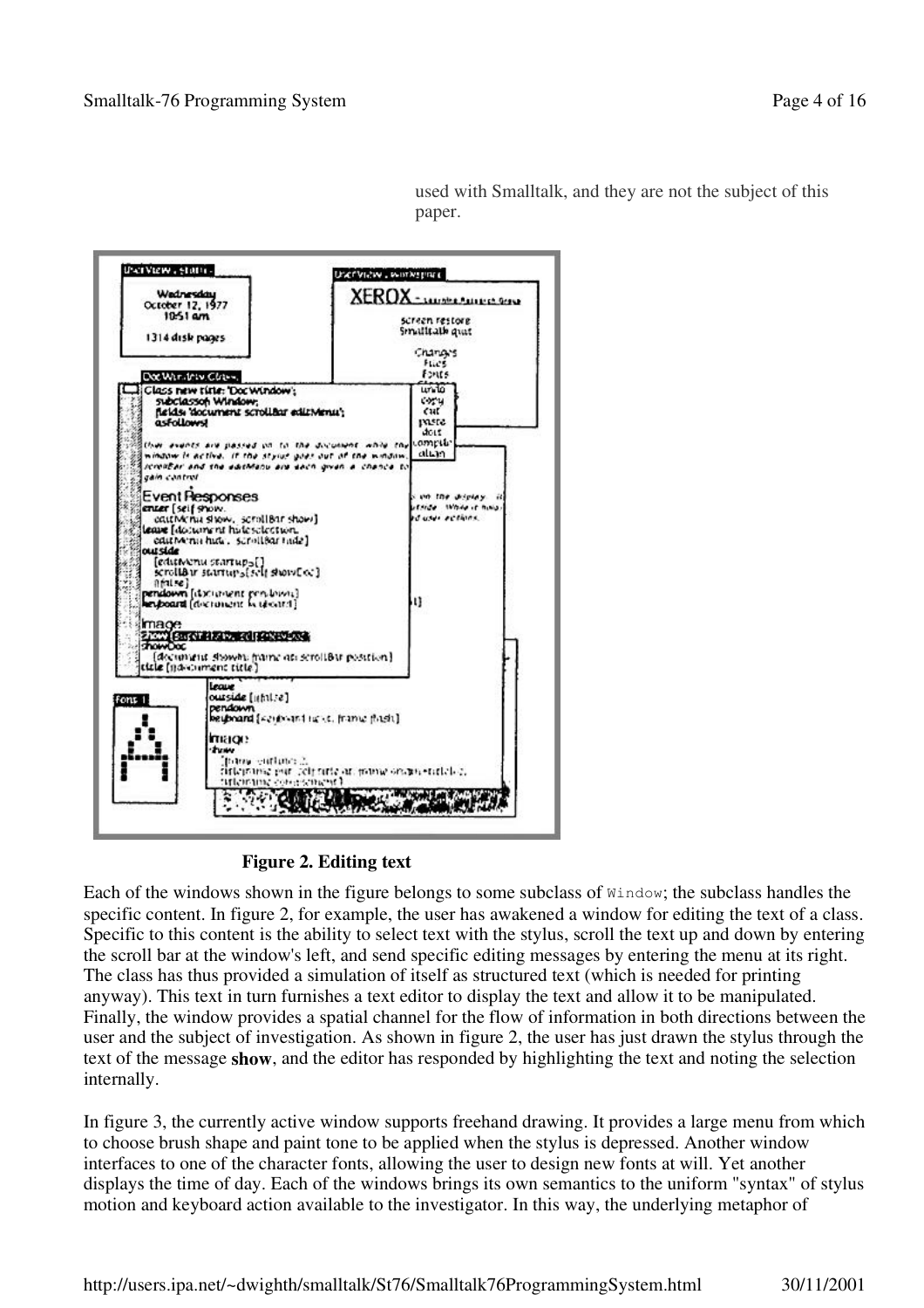communicating objects can be seen to operate all the way up to the level which corresponds to a conventional operating system.



**Figure 3. Painting a picture**

## EXAMPLE OF A SMALLTALK CLASS: Rectangle

As we have seen above, most programming in Smalltalk is done using a structured editor. Rather than go into the details of this process, we show here an excerpt from class Rectangle, show how it supports the Window example above, and describe in detail the operation of one of its messages.

A Smalltalk class is defined by giving it a name, and naming the fields of its instances. Following this is an optionally categorized list of the messages to which the class responds. Each message consists of a pattern followed by Smalltalk code within brackets.

## **Class new title: 'Rectangle'; fields: 'origin corner'.**

**Access to fields origin**  $[\hat{\text{Torigin}}]$  "  $\hat{\text{Im}}$  means return" **corner** [<sup> $\Uparrow$ </sup>corner] **origin: origin corner: corner** "no code; just store into the instance"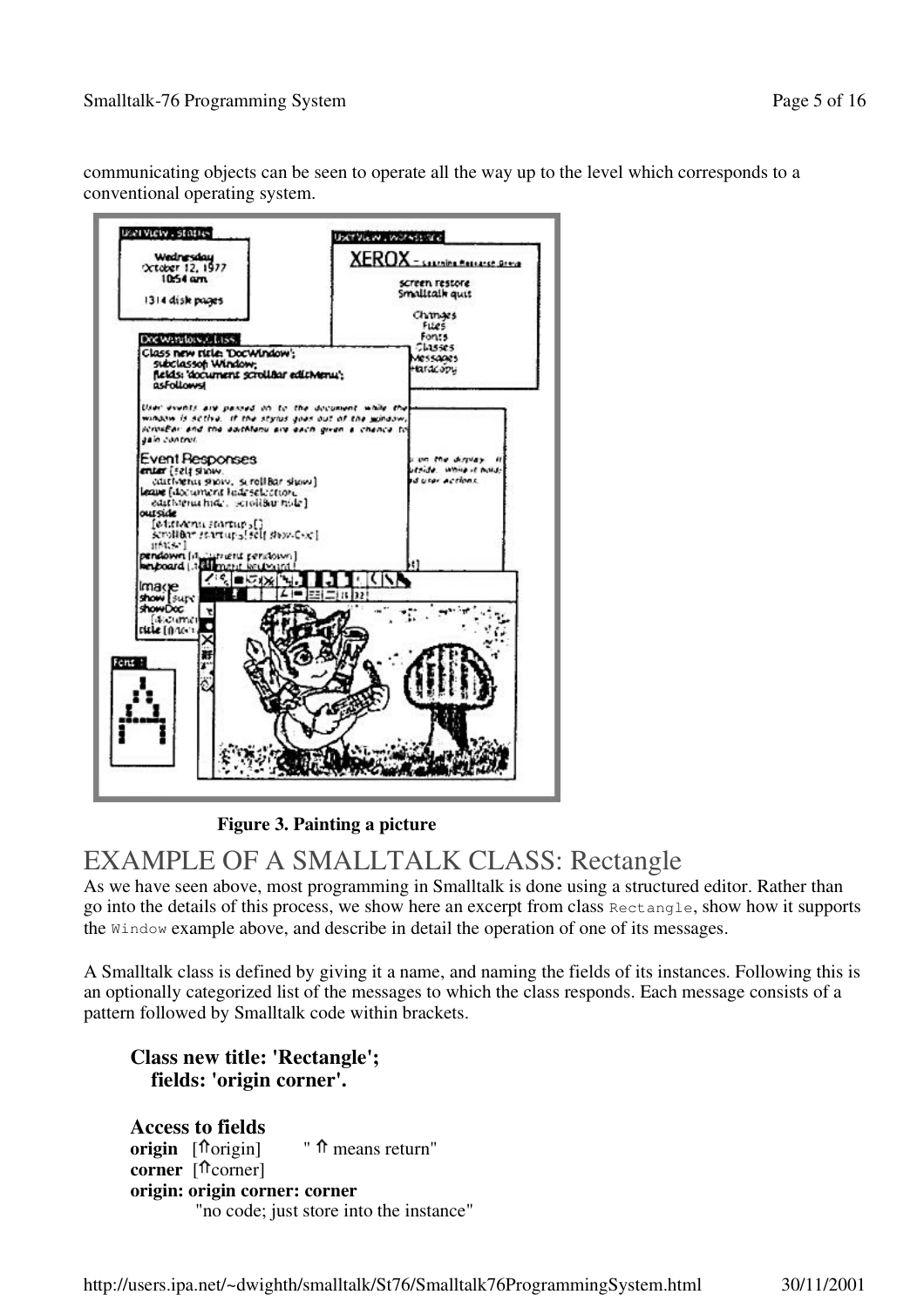```
Testing
contains: pt "return true if pt is inside me"
         \lceil \text{horigin} \leq \text{pt} \text{ and: pt} \leq \text{corner}]
empty \lceil \hat{\pi} \rceilcorner \geq origin
```
### **Combination**

```
inset: delta
        \int \hat{\pi}origin + delta rect: corner - delta]
intersect: r
         [\{ \text{for } \text{sign} \text{ max}: \text{r origin} \} rect: (corner min: r corner)]
```
### **Image**

```
clear: color [primitive] "display operation"
outline: width
       [(self inset: (\blacksquare\blacksquare\blacksquare] * width) clear: black.
       self clear: white]
moveto: pt
       [corner \leftarrow corner - origin + pt.origin \leftarrow pt]
```
Rectangles have two fields: **origin** is the lower left corner, and **corner** is the upper right corner. Because both **origin** and **corner** are Points, Rectangle builds on a data domain which is already graphically interesting.

**Class new title: 'Point'; fields: 'x y'.** "Cartesian coordinates" **Access to fields**  $\mathbf{x}$   $[\hat{\mathbb{T}} \times]$ **y**  $[\hat{\mathbf{T}}\mathbf{y}]$ **x: x y: y** Testing<br> $\leq$ <sub>pt</sub> "return true if I am below/left of pt"  $\lceil \mathbf{\hat{n}} \rceil$   $\leq$  pt x and:  $y \leq$  pt y] **Combination** "make up a new rectangle" [ Rectangle new origin: self corner: c]

### **Point arithmetic**

- + **pt**  $[\hat{\mathsf{T}}$  Point new x:  $x + pt \times y$ :  $y + pt \times y$ ]
- **- pt**  $[\hat{\pi}$  Point new x: x pt x y: y pt y]

The scheduling of windows shown in figures 1-3 is implemented in Window's response to the message **startup** (visible in figure 1). The chief element in the code is the expression

### **frame contains: stylus loc**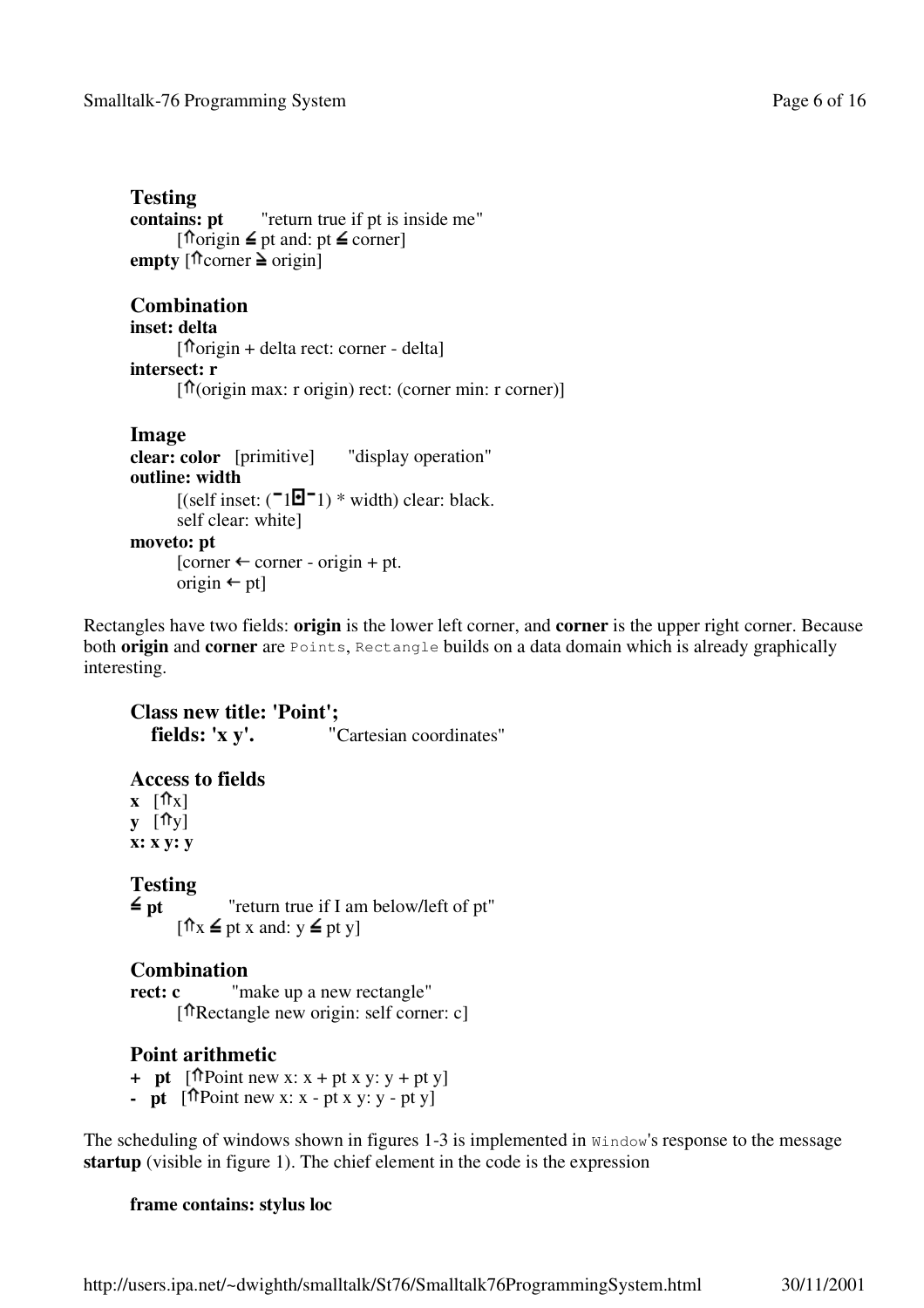which checks whether the stylus location (a Point) is within the frame (a Rectangle) of the current Window. The code for Rectangle **contains:** builds, in the procedural domain, on the meaning of  $\leq$  for Points. The first test determines that **origin** is below and to the left of the Point **pt**, and the second test determines that **pt** is below and to the left of **corner**. The reader will want to know here that arithmetic messages (**+, -,** etc.) get sent before keyword messages (the identifiers ending in colon). Therefore, after the two  $\leq$  tests have been made, the conjunction of the two results defines the case that the rectangle contains the Point **pt**.

> Smalltalk treats all objects which are not false as true. This is effected rather easily in class object by messages of the form:

### **and: x** [self = **false**  $\Rightarrow$   $\lceil \hat{\text{T}} \rceil$ **false**]  $\hat{\text{T}}$ **x**],

which are inherited by all other classes. The implication arrow is a primitive operation which compiles into a branch conditional on the distinguished object, **false**.

The other messages to Rectangle are presented so that interested readers can pursue the message **outline: w**, which causes an outline of width **w** to appear around the rectangle on the screen. This message is used by class Window to clear and outline its frame.

> These readers will want to know that if several keyword messages appear at a given level, they combine to provide a message with multiple arguments. For example, class Number provides a message

### **arg [ Point new x: self y: arg]**

for creating Points simply. This code sends the compound message **x:y:** to the new Point with the two arguments, **self** and **arg**.

### **The Benefits of the Message Discipline**

Adding a new class of data to a programming system is soon followed by the need to print objects of that class. In many extensible languages, this can be a difficult task at a time when things should be easy. One is faced with having to edit the system print routine which (a) is difficult to understand because it is full of details about the rest of the system, (b) was written by someone else and may even be in another language, and (c) will blow the system to bits if you make one false move. Fear of this often leads to writing a separate print routine with a different name which then must be remembered. In our object-oriented system, on the other hand, printing is always effected by sending the message **printon: s** (where **s** is a character stream) to the object in question. Therefore the only place where code is needed is right in the new class description. If the new code should fail, there is no problem; the existing system is unmodified, and can continue to provide support.

The code for moving a Rectangle (**moveto:**) could be more efficient if **corner** were relative to **origin**, so that it did not need to be relocated. This could be accomplished by changing names from

### **fields: 'origin corner'**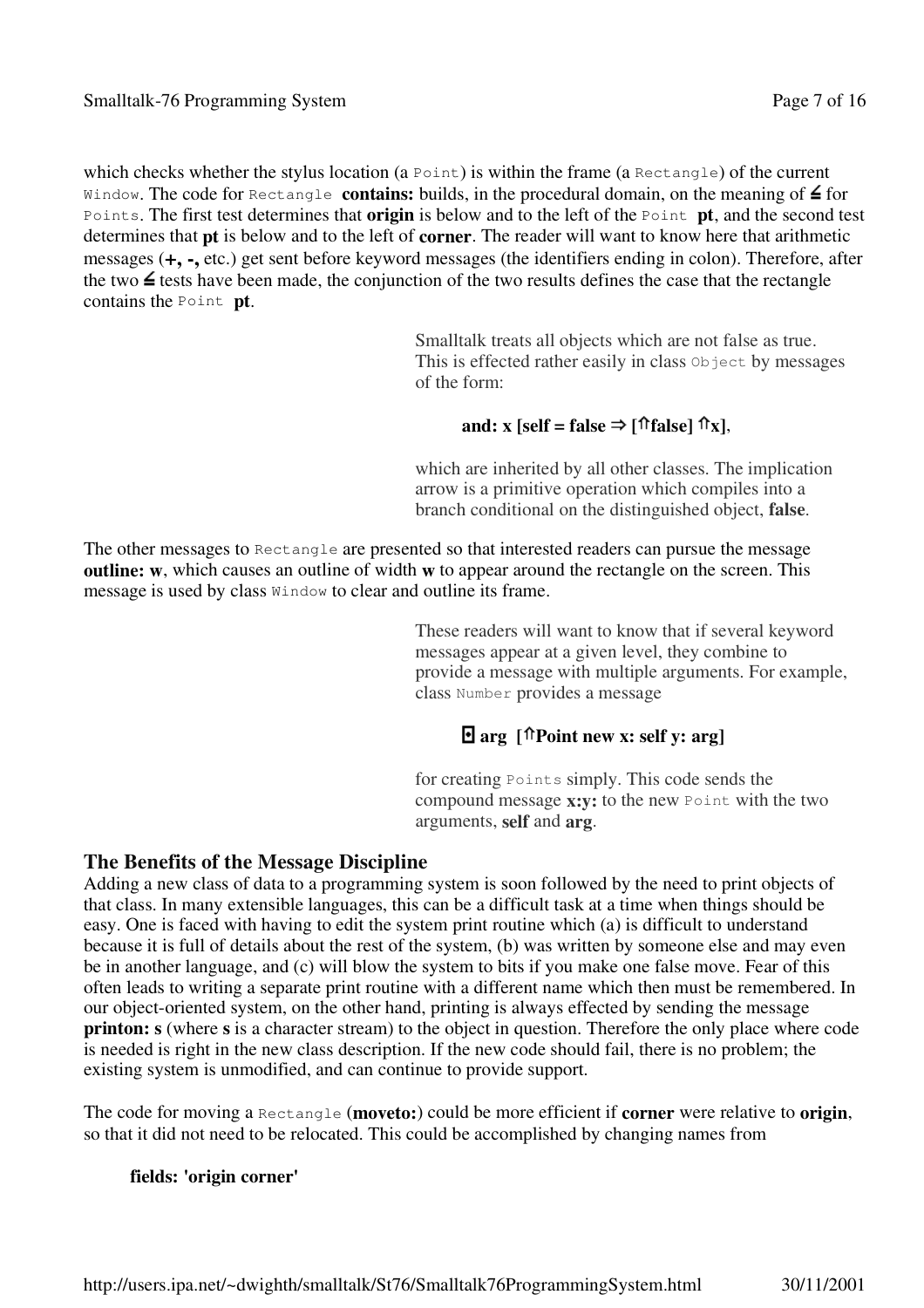to

### **fields: 'origin extent'**,

and updating the code from

```
moveto: pt \phi [corner \leftrightarrow corner - origin + pt.
                  origin \leftarrow pt]
```
to

```
moveto: pt [origin \leftarrow pt]
```
In a conventional organization, all the code in the system will have to be recompiled because it used to count on finding the corner coordinates in the second field. In fact most systems would require *rewriting* because access to the corner (which used to be a simple load or store) becomes a computation:

**corner**  $[\text{Torigin} + \text{extend}]$ **corner:**  $\left[ \text{extent} \leftarrow \text{pt} \text{ - origin} \right]$ 

The class organization and message discipline ensure that if the original message protocol is supported, then all code outside the class will continue to work without even recompiling. Moreover, the only changes required will all be within the class whose representation is being changed.

Modularity is not just an issue of "cleanliness." If N parts depend on the insides of each other, then *some* aspect of the system will be proportional to N-squared. Such interdependencies will interfere with the system's ability to handle complexity. The phenomenon may manifest itself at any level: difficulty of design, language overgrown with features, long time required to make a change or difficulty of debugging. Messages enforce an organization which minimizes interdependencies.

Another benefit of leaving message interpretation up to the target objects is type independence of code. In the Rectangle example, the code will work fine if the coordinates are Integer or FloatingPoint, or even some newly-defined numerical type. This allows for much sharing of code, and the ability to have one object masquerade as another.

### **The Power of Subclasses**

The utility of type-independent code is exploited by the subclass organization in Smalltalk. For example, the superclass Number implements the messages

### ∠ ₹ **max: min:**

in terms of the basic comparisons, **<**, **=**, and **>**. Consequently, after defining only the basic comparisons, any new subclass of Number can respond to the full numerical protocol. Other messages in the superclass Number, such as  $\blacksquare$  (which creates a Point) and **to:by:** (which creates an interval), similarly allow coordinates of Points, and limits of for-loop ranges to be FloatingPoint, Fraction, or any other kind of Number.

The factoring provided by subclassing leads to cleanliness and compactness. It can also increase efficiency through multiplied use of high-speed system code. For instance, we provide microcode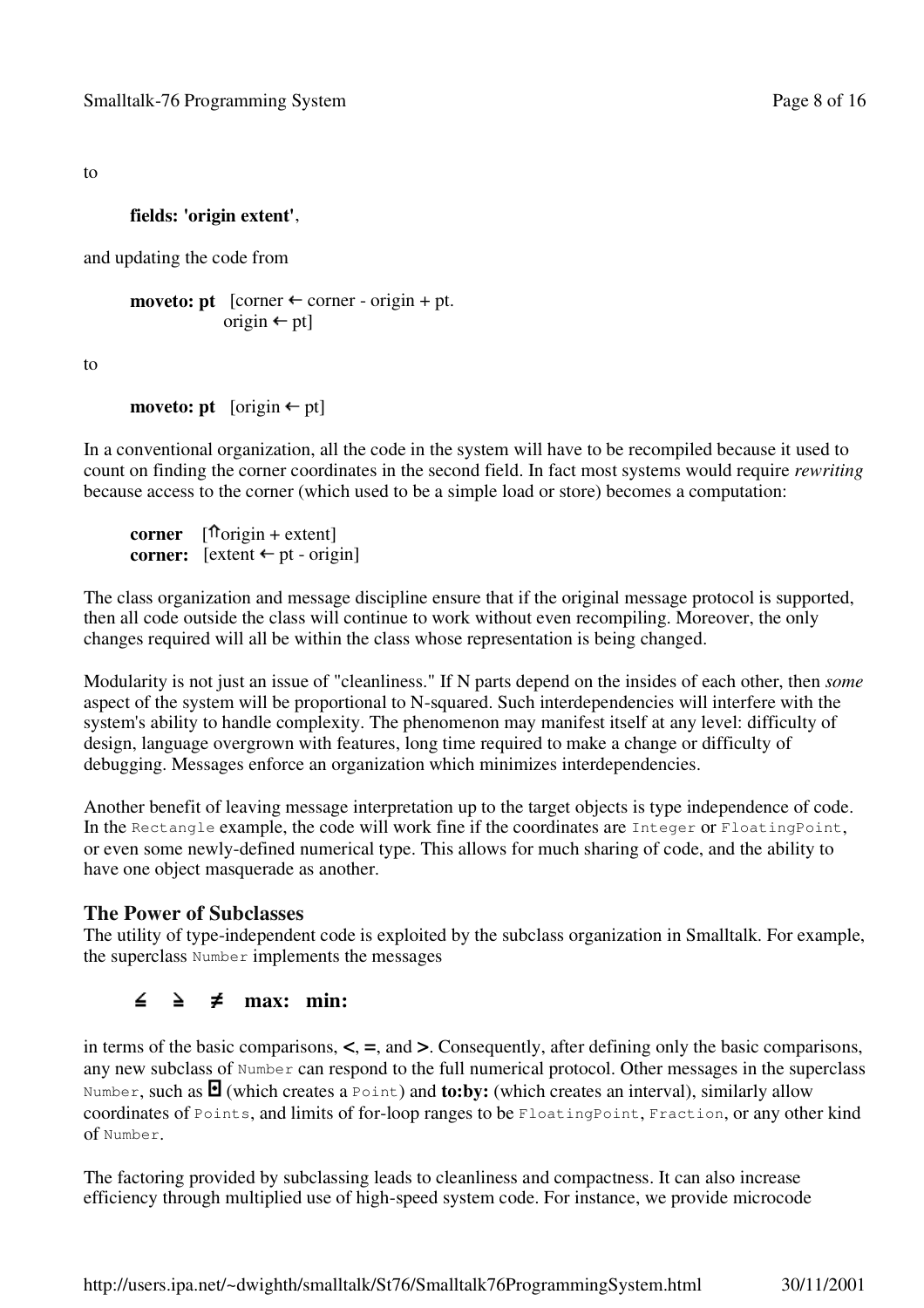support for reading and writing the next item in a Stream. Now by making class DiskFile a subclass of Stream. DiskFile inherits this very efficient code for its most common operations. The superclass Stream sends itself the message **pastend** when it reaches the end of its character buffer, and this gives the subclass DiskFile a chance to read a new record off the disk by overriding the meaning of **pastend**.

Besides allowing subclasses to override messages in their superclasses, Smalltalk provides for access to the overridden messages. In figure 2, the selected text defines the message **show** to DocWindow,

**show** [super show. self showDoc]

which overrides Window's definition. The token, **super**, indicates that the following message should be looked up beginning with the class above. In this case it allows  $DocWindow$  to invoke Window's **show** code to put a frame around the window before telling the document to display its text.

Further properties of Smalltalk subclassing, including multiple inheritance of traits, are beyond the scope of this paper.

## IMPLEMENTATION

The challenge of implementing the Smalltalk language is to provide acceptable performance without compromising the simplicity of the underlying metaphors. Beyond the laudable goals of modularity and factoring, four pragmatic issues affect the performance of the Smalltalk system: storage management, compact object code, message handling, and a decent virtual memory.

### **Storage Management**

Requiring the programmer to manage the allocation and deallocation of objects is out of the question in a true high-level language. It is a sure source of errors and it clutters the code with irrelevant pragmatics. Instead, the Smalltalk kernel maintains reference counts for all objects, and frees them to be reused when the count goes to zero. We chose reference counting over garbage collection because the computational overhead is more uniform in real-time, and the behavior with little free storage is better. The dominant flow of data in a programming system is usually small integers, either representing characters or results of simple arithmetic and indexing. The Smalltalk system reclaims small integers without reference counting (they are special object references); this one wild-card (present in some LISP systems) reduces the overhead to a reasonable level.

The reclamation of cyclic structures cannot be handled by reference counting, but we have not found this to be a problem. The class architecture makes it especially convenient to manage objects which are going to participate in cyclic structures. For each cyclic link field, an appropriate **unlink** message can be defined which propagates through the structure breaking the cycle. It is true that this discipline corresponds to explicit storage management, but it is well localized, and hence presents little problem.

### **Compact Object Code**

Dear to our hearts is the ability to run Smalltalk on personal computers. In this arena, compactness of the system is crucial and worth sacrificing some raw speed to achieve. Moreover, our experience with virtual memory systems is that overall performance actually improves with compactness owing to reduced swapping of the working set. To this end, the Smalltalk system translates source code into compact syllables corresponding to the elements of the language.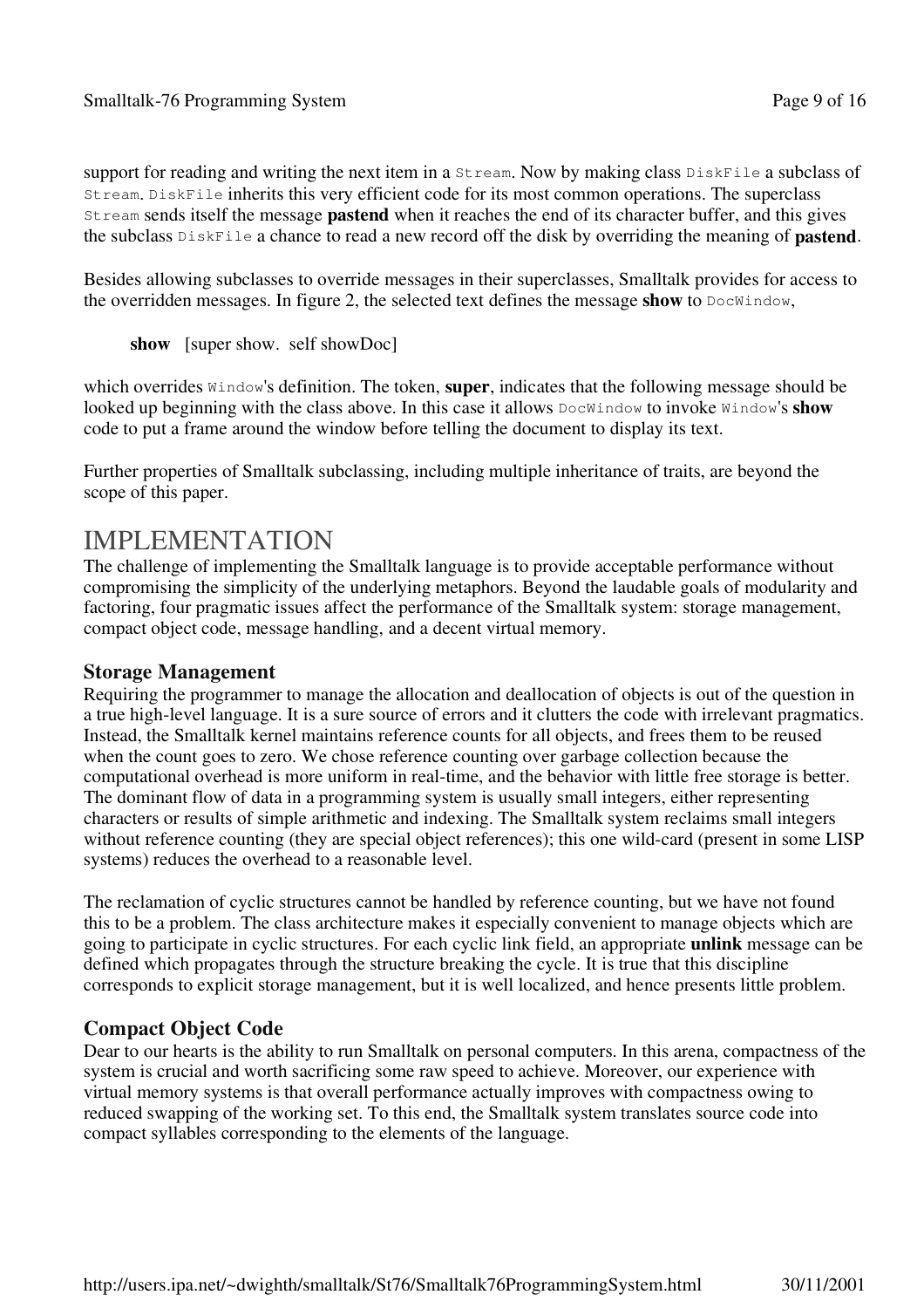



The top of figure 4 illustrates the static structure in Smalltalk-76 corresponding to Rectangle **contains:** One of the fields of the class points to an object called a MessageDictionary. This is a hash table whose keys are the message names (UniqueStrings) and whose value parts include the corresponding compiled method and also the source code. The compiler translates the source code into syllables arranged in postfix order using what the class knows about instance fields and other variable locations. Including some setup information discussed below, the code body for computing **contains:** occupies 14 code syllables or, in our system, seven 16-bit words.

The choice of encoding is made by translating every common item into a single syllable, and then providing escapes for cases where this is impossible. The codes fall into the following basic categories:

1 Load relative to receiver (**self**)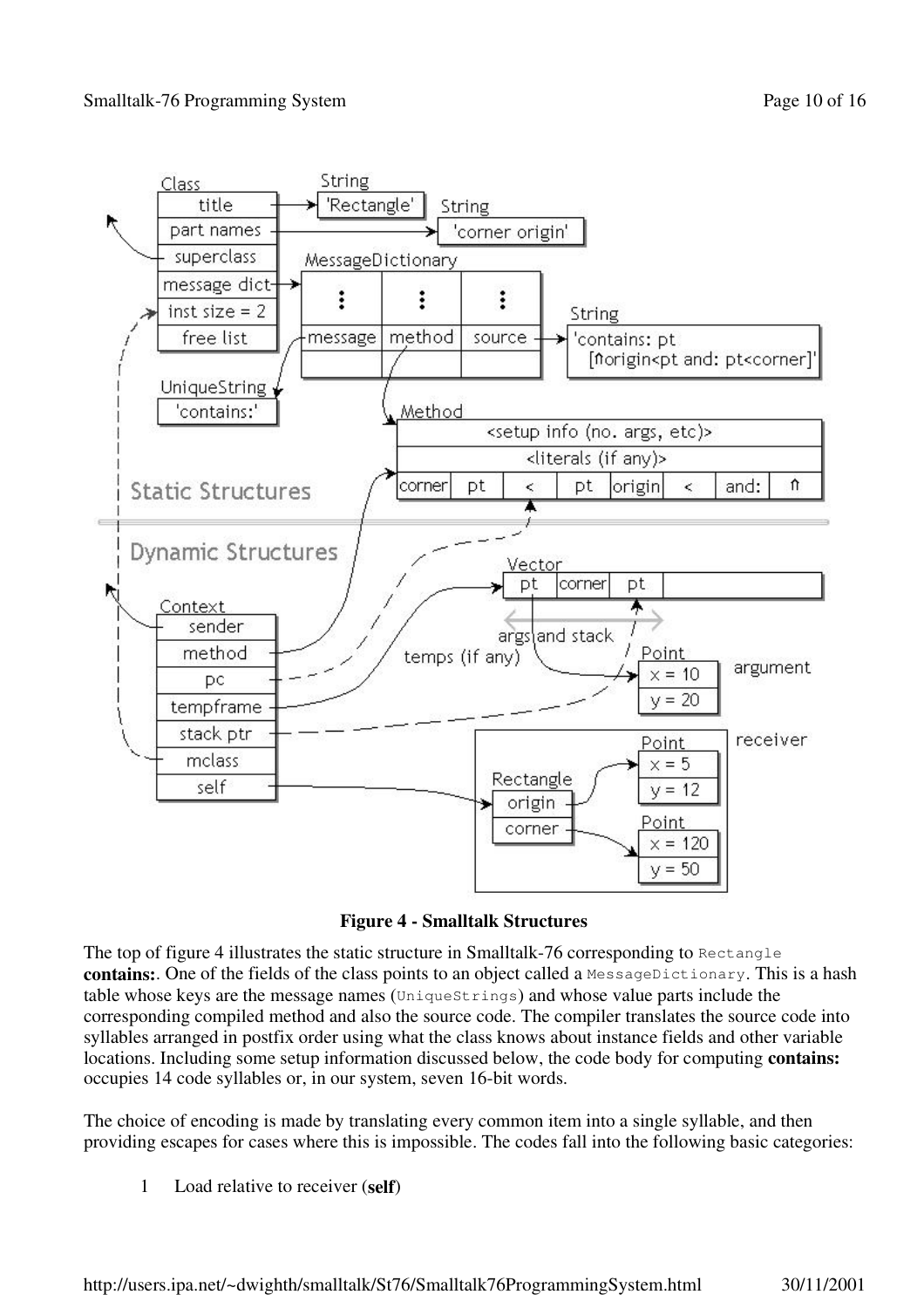- 2 Load relative to temp frame
- 3 Load relative to literals
- 4 Load indirect literals
- 5 Load relative to context
- 6 Load constant
- 7 Send literal message
- 8 Send special message
- 9 Short jumps
- 10 Long jumps
- 11 Control ops
- 12 Escapes

The loads pick up an object reference and push it onto an evaluation stack, and the message codes either cause a primitive operation or invoke another context, depending on the actual message and the receiver on top of the stack. The jumps come in two flavors, unconditional and conditional, the latter taking place only if the top of stack is false, but popping the stack in any event. The long jumps are followed by an extension syllable. The control ops include returning to caller, pop stack, and store, which is followed by a load-like syllable describing the destination field. The escapes work like the long jumps, extending the loads and sends by a full syllable of offset. An area is set aside in the method for literals (object references which do not fit into a syllable), and these serve when necessary as an escape to refer to unusual constants, external references or message tokens. Our example (which does not use any literals) would be encoded as

|        | origin load receiver.0  |
|--------|-------------------------|
| corner | load receiver.1         |
| pt     | load temp.0             |
| ∠      | send special message.7  |
| and:   | send special message.12 |
| ⇑      | do control.3            |

The encoded methods typically occupy one quarter the space of the original source code. In implementations with no virtual memory, therefore, it would be important to reconstruct the source from the code syllables.

### **Message Handling**

Execution of the code syllables is relatively simple, and the lower half of figure 4 illustrates the dynamic environment. When a Rectangle receives the message **contains:**, an instance of class Context is allocated to serve much the function of a conventional call frame. Its **sender** field points to the context of its caller, to which the final value of its computation will be passed with the return  $(\hat{\bf T})$  operator. The **self** field points to the object who is receiving this message; in our example it is a Rectangle. The **mclass** field in this example is simply the class Rectangle, but in the case of messages which are inherited from superclasses, it indicates the class from which the message was inherited (this is needed to provide the *super* access described earlier). **Method** points to the object code for the method being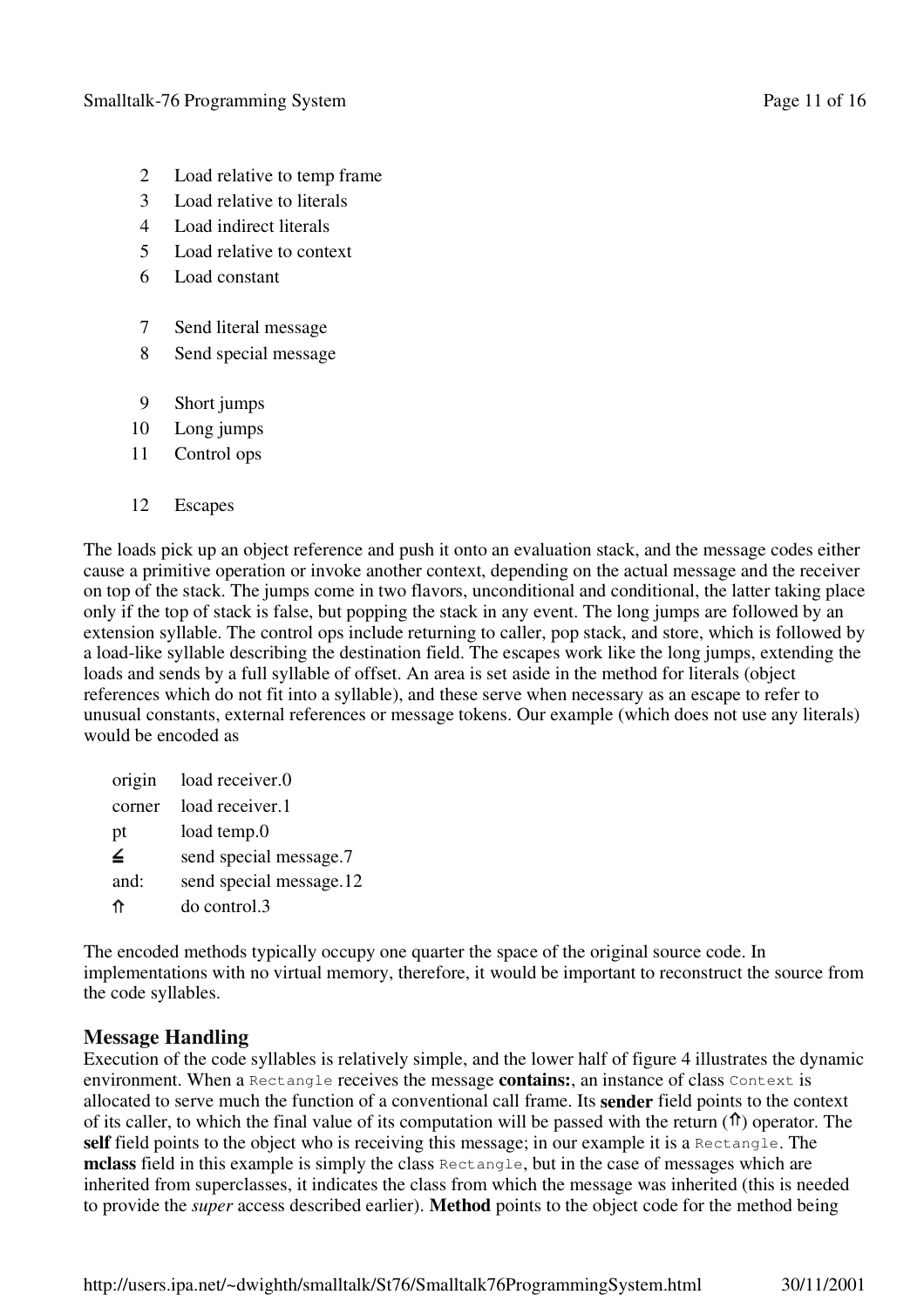executed, and **pc** is a syllable offset into it indicating the current progress of execution. **Tempframe** points to a Vector of temporary storage for the computation. Its access is partitioned into three areas: arguments passed from its caller, other temporaries required for the computation (none in our example), and the stack area used in evaluating the syllables. **Stackptr** is the offset indicating the current top of stack.

The Smalltalk system gets a great deal of mileage out of the fact that Contexts are objects of full capability, just like all the other parts of the system. For debugging, the Context is in a position to reveal the location of the pc, the contents of the stack, the values of temporary variables and the current state of the receiver. For analysis purposes, the operation of the interpreter is simulated in Smalltalk by a loop which sends the message **step** to the current context:

### **repeat**  $[current \leftarrow current step].$

An outline of this simulation appears in an appendix to this paper.

Most of the task of interpretation is implicit in the syllable descriptions above. The one complex operation worthy of further clarification is how a new context gets set up to send a message to a new receiver. Our example of figure 4 will serve us again: **corner** has been put on the stack, and **pt** above it is the top item in the stack, and the next syllable pointed to by **pc** indicates that the message  $\leq$  is to be sent. The very first thing that happens (since this is a common arithmetic operation) is that **pt** is checked to see if it is an Integer allowing a fast primitive operation; but it is not. The more general process then begins of hashing the token  $\leq$  into the MessageDictionary of **pt**'s class, Point. A match is indeed found, and the resulting code object can be installed in the new context along with **pt** (popped off the stack) in the **self** field, class Point in the **mclass** field, and the previous context in the **sender** field.

The setup parameters in the beginning of the method are computed at compile time, and serve to initialize the new environment. They tell how much space is needed for the **tempframe** and how many arguments are expected (one here). After the arguments have been moved from the previous stack to the beginning of the **tempframe**, the setup supplies initial values of **stackptr** and **pc**, and the new context is ready to run. It will eventually terminate by encountering a *return* syllable. Then the value (true or false) on the top of the stack will get pushed back onto the sender's stack, and the computation of Rectangle **contains:** will resume where it left off.

### **Efficient Message Handling**

It should be obvious that to carry the message sending metaphor down into integer arithmetic will result in a slow system on any non message oriented computer. The implementor must cheat, but not get caught. In other words, the user of the system should not perceive any non-uniformity.

To achieve acceptable performance, it is important that the microcode interpreter *not* send messages to Contexts. It performs all the same steps. but in the fastest way possible.

The Smalltalk system achieves its speed by the assignment of special code syllables to the most frequently executed operations. For instance, the message **+** is assigned a special code, and the (microcode) interpreter responds to that code by immediately checking whether both receiver and argument are of class Integer. If so, it does the addition in-line and proceeds immediately without even looking up the symbol plus, let alone creating a new context. If the check fails, then control passes to the normal message sending code, thus insuring the appearance of uniformity.

### **Virtual Memory**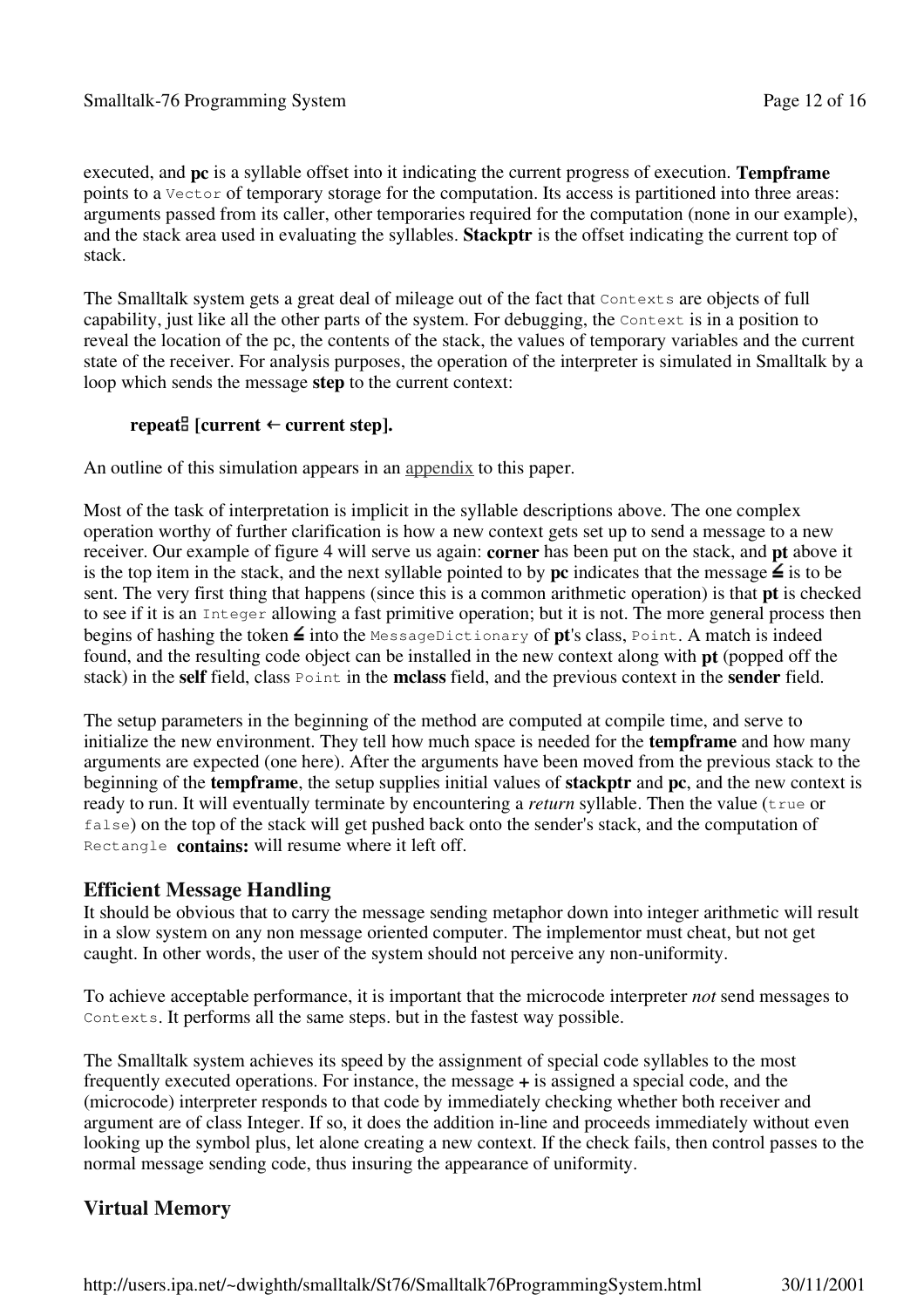One of the most satisfying aspects of a system built of objects is the naturally efficient use of address space. Since a Smalltalk reference can only point to an object as a whole, the Smalltalk system can indicate  $2^{16}$  distinct objects using 16-bit object references. With a mean object size of 20 words, the system can address over a million words, and this size is a nice match to the size of common personal computer disk drives. In implementing this virtual memory, we decided to swap single objects, thus achieving maximum utilization of resident storage at the possible expense of slower establishment of workingset. Without a few tricks this scheme could never work.

First, a poor man's Huffman code associates the class of an object with its object reference, thus avoiding a 1-word class-pointer overhead on every object. The address space is given to classes for their instances in *zones* of 128 with the same high-order bits. It is therefore possible to index a table with the high order bits of any object reference and discover the class of that object.

Second, variable length classes have many such zones, one for each of the common small lengths. In this way the overhead of a length word is avoided on the small sizes. For larger sizes, the zones cover octave ranges (i.e., 9-16, 17-32, and so on) and an extra word specifies the exact length.

Third, these zones of address space are mapped into contiguous locations on the disk. Since all the objects are instances of the same class, they have the same size; hence the page and offset on the disk can be computed from the low order bits of the object reference. In this way non-resident objects can be located on the disk to be brought into core. For the octave sizes, a little wasted space on the disk is traded for the ability to compute the disk offset location.

Fourth, the zoning provides a solution to the problem of making free space without thrashing the disk. Here is the problem: there are 1000 objects in core, roughly 20 words each, and we suddenly need 500 words of space; if we have to write out 25 objects (assuming we can even decide which ones), how do we keep from doing 25 disk seeks to do it? Our solution is to purge core by zone, thus writing many objects together on a page, and sweeping over the disk in order of pages. Moreover, a single bit on each object meaning "I've been touched since my zone was last purged" provides a nice aging criterion for selecting objects to be purged.

## **CONCLUSION**

We have known for some time that the uniform model of communicating objects leads to a naturally integrated programming system. A very gratifying aspect to our work is the demonstration that this approach can also result in an efficient implementation. The Smalltalk system has supported large applications for simulation, information retrieval, text editing, musical composition and animation without encountering significant barriers to complexity, and this is our strongest indication of the worth of the language. Beyond this I must add that programming in Smalltalk is fun. On the one hand, the act of assembling expressions into statements and then into methods is not very different from conventional programming. On the other hand, the experience is totally different, for the objects which populate and traverse the code are active entities, and writing expressions feels like organizing trained animals rather than pushing boxes around.

### **Acknowledgement**

Many people have contributed to the Smalltalk system. Alan Kay has been expounding the basic principles for about a decade now, and the rest has unfolded through the love and energy of the whole Learning Research Group. Smalltalk-76 was implemented by the author with the assistance of Ted Kaehler, Diana Merry, and Dave Robson. Several other people at PARC have contributed significantly, most notably Larry Tesler and Peter Deutsch.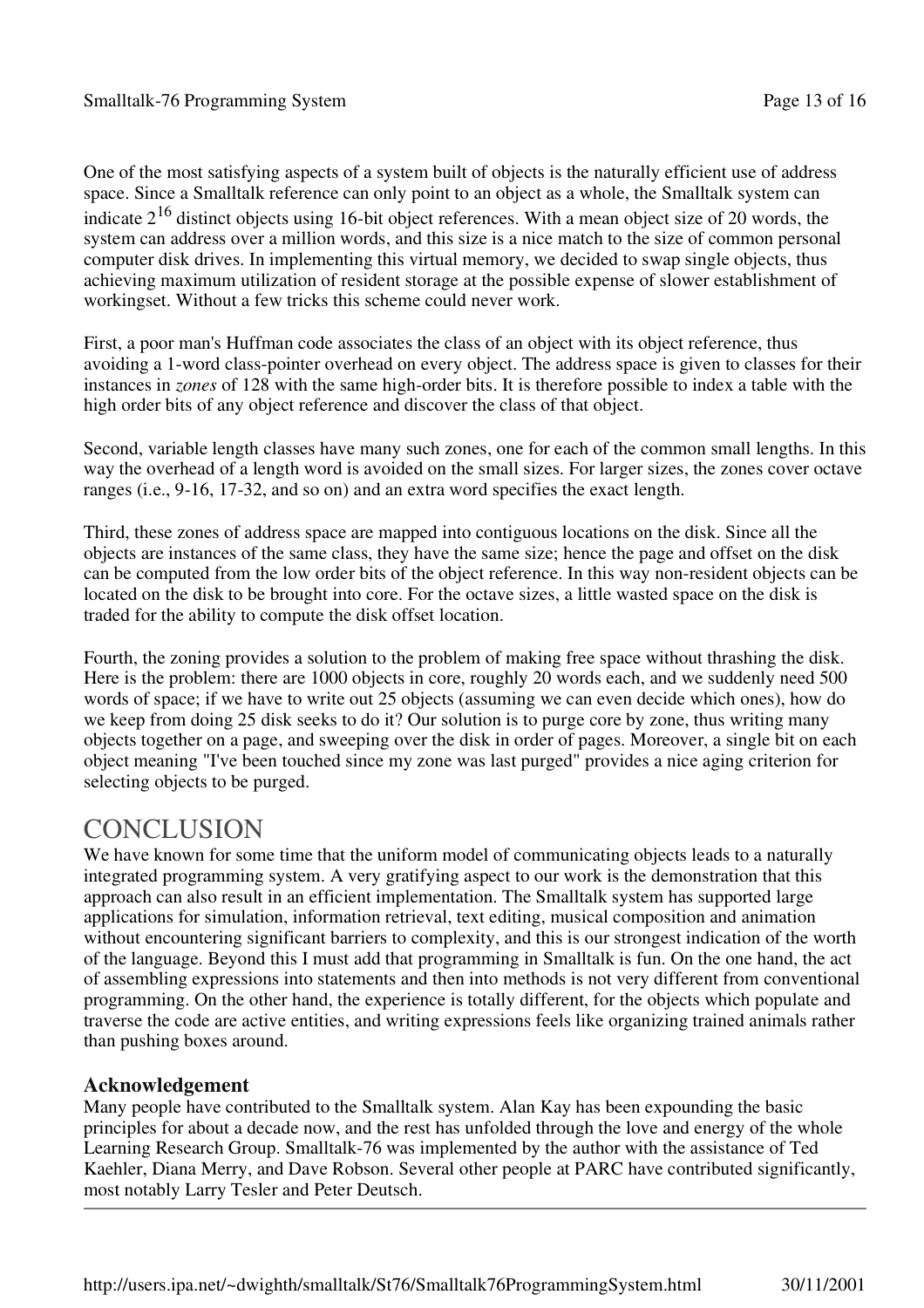### **References**

| Kay, A. FLEX, a flexible extensible language                                        |  |
|-------------------------------------------------------------------------------------|--|
| M.S. thesis, Univ of Utah, May, 1968 (Univ. Microfilms).                            |  |
| Kay, A. The Reactive Engine                                                         |  |
| PhD. thesis, Univ of Utah, Sept., 1969 (Univ. Microfilms).                          |  |
| Learning Research Group. Personal Dynamic Media.                                    |  |
| SSL76-1, Xerox PARC, Palo Alto, Calif., April 1976.                                 |  |
| Birtwistle, G., Dahl, O.-J., Myhrhaug. B., Nygaard, K.                              |  |
| Simula Begin. Auerbach, Philadelphia, Pa., 1973.                                    |  |
| Fisher, D. A. Control Structures for Programming Languages.                         |  |
| PhD. thesis, Carnegie-Mellon Univ. Pittsburg, 1970                                  |  |
| Liskov, B. and Zilles, S. Programming with Abstract Data Types.                     |  |
| SIGPLAN Notices, April 1974, 50-59.                                                 |  |
| Liskov, B. An Introduction to CLU.                                                  |  |
| CSG Memo 136, MIT LCS, Febuary 1976.                                                |  |
| Greif, I. and Hewitt, C. Actor Semantics of PLANNER-73.                             |  |
| ACM SIGPLAN-SIGACT Conf., Palo Alto, Calif., Jan 1975.                              |  |
| Steiger, R. Actor Machine Architecture.                                             |  |
| M.S. thesis, MIT Dept. EECS, June 1974.                                             |  |
| Deutsch, L. P. A LISP Machine with Very Compact Programs.                           |  |
| IJCAI, Stanford, Calif., August 1973.                                               |  |
| Deutsch, L. P. and Bobrow, D. An Efficient Incremental Automatic Garbage Collector. |  |
| CACM September 1976.                                                                |  |
|                                                                                     |  |

## APPENDIX: A Smalltalk Simulation of the Interpreter

### **Class new title: 'Context';**

```
fields: 'sender method pc tempframe stackptr mclass receiver';
asFollows!
```
*Contexts carry the dynamic state of Smalltalk processes. They are accessed in efficient ways by the* microcode interpreter. At the same time, they are instances of a perfectly normal Smalltalk class. In this *way, the full generality of Smalltalk can be applied to examining and tracing the progress of Smalltalk execution.*

*The code below differs from the actual code in Smalltalk-76 in that it corresponds to the slightly simplified categories of the text, and has not been carefully checked for off-by-1 errors.*

*Beyond the specifics in the text, the interested reader will want to know:*

- *" " is the subscript message, as in: tempframe lobits*
- *except for assignment, " " is treated as an agglutinating message part, as in: t i self pop*
- *the symbol indicates conditional execution; if the preceding value is true, then the following body of code is executed, and control exits the outer (!) brackets. This "if-only" form serves to build dispatch tables as in the message "next" below*
- *the default value returned from any message is "self", the receiver of the message. Other values may be returned with the " " symbol.*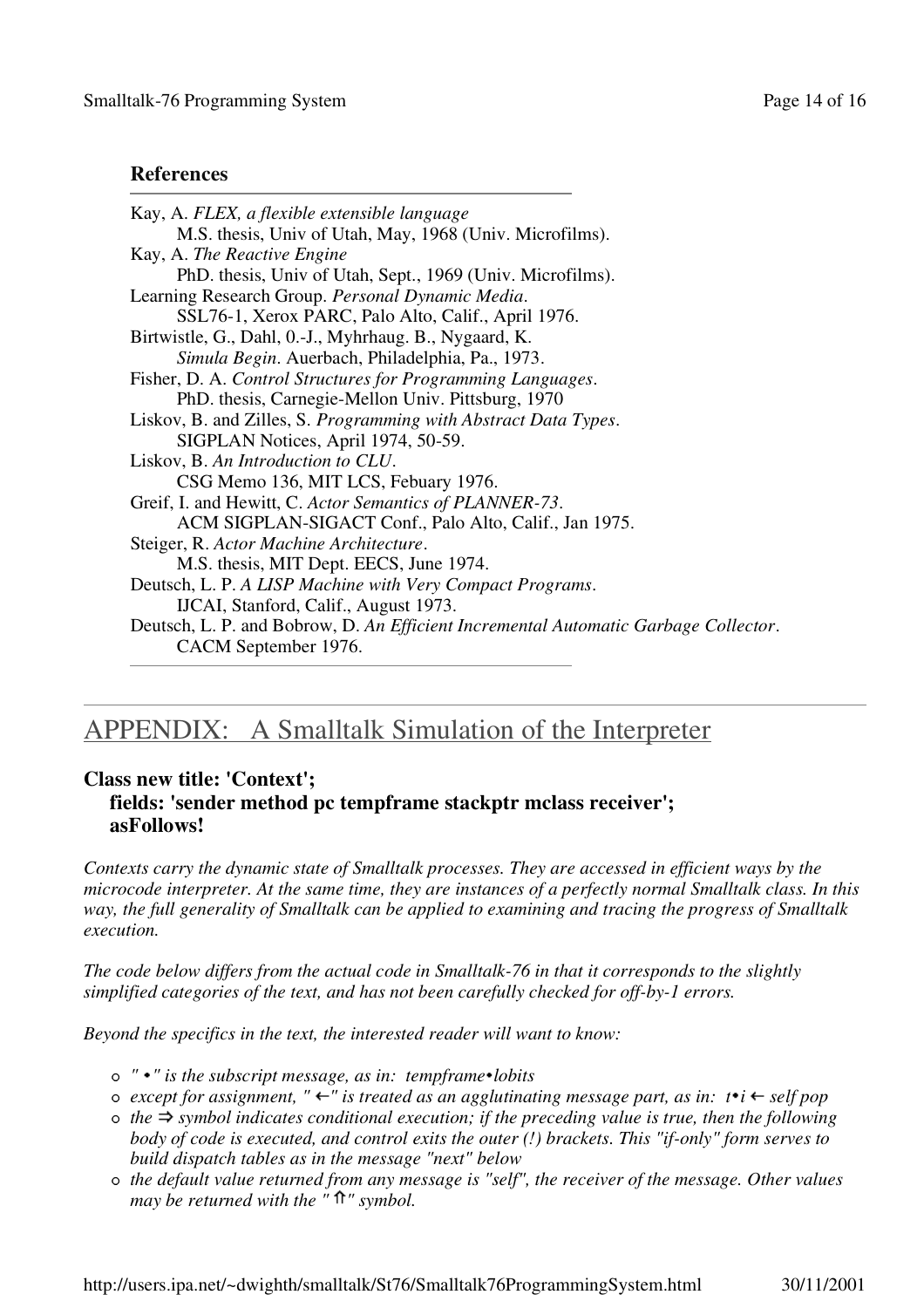The messages "instfield: n" and "instfield:  $n \leftarrow val$ ", which are used below to read and write the n-th field of an instance, clearly violate the principle of modularity. This reflects that the buck stops here, *and these primitive messages appear nowhere else in the system.*

### **Access to Fields**

**sender: sender method: method pc: pc tempframe: tempframe stackptr: stackptr mclass: mclass receiver: receiver** 

**Simulation of the Interpreter step | byte lobits** *"dispatch on next code syllable"* [byte  $\leftarrow$  self nextbyte. lobits  $\leftarrow$  byte | 16.  $b$   $\vee$   $e$   $16 = 1 \Rightarrow$  [self push: receiver instrield: lobits]; *"load from instance"*  $=2 \Rightarrow$  [self push: tempframe • lobits]; *"load from temps (and args)"*<br> $=3 \Rightarrow$  [self push: (method literals: lobits)]: *"load from literals"*  $=3 \implies$  [self push: (method literals: lobits)];  $=4 \Rightarrow$  [self push: (method literals: lobits) value]; *"load indirectly from literals"*  $=5 \implies$  [self push: self institeld: lobits]; *"load from this Context"*  $=6 \Rightarrow$  [self push:  $\vec{F}$  ( $= 101210$  true false nil) • lobits]; *"frequent constants"*  $=7 \Rightarrow$  [ $\hat{\text{?}}$ self send: (method literal: lobits)];  $=8 \Rightarrow$  [ $\hat{\text{t}}$ self send: (SpecialMessages \*lobits)]; *"frequent messages"*  $=9 \Rightarrow$  [lobits < 8  $\Rightarrow$  [pc  $\leftarrow$  pc + lobits] *"short jump forward"* self pop  $\Rightarrow$  [] pc ← pc + lobits - 8]; *"short branch if false and pop"*  $=10 \Rightarrow$  [lobits < 8  $\Rightarrow$  [pc  $\leftarrow$  lobits - 3  $*$  256 + self nextbyte + pc] *"long* jump forward and *back"*  $\text{self pop} \Rightarrow \text{fpc} \leftarrow \text{pc} + 1$ : *"skip extension byte on true"*  $pc \leftarrow$  lobits - 11  $*$  256 + self nextbyte + pc]; *"long bfp"*  $=11 \Rightarrow$  [lobits  $=0 \Rightarrow$  [self pop]; *"pop stack"*  $=1 \Rightarrow$  [self store: self top into: self nextbyte]; *"store"*  $=2 \implies$  [self store: self pop into: self nextbyte]; *"store and pop"*  $=3 \Rightarrow$  [sender push: self top.  $\hat{\pi}$  sender]] *"return value to sender"* ] **store: val into: field | lobits** *"same encoding as above"* [lobits  $\leftarrow$  byte | 16. field/16=1  $\Rightarrow$  [receiver instfield: lobits  $\leftarrow$  val]; *"store into instance"*  $=2 \Rightarrow$  [tempframe • lobits  $\leftarrow$  val]; *"store into temps (and args)"*<br> $=3 \Rightarrow$  [user notify: 'invalid store']; *"can't store into literals"*  $=3 \implies$  [user notify: 'invalid store'];  $=4 \Rightarrow$  [(method literals: lobits) value  $\leftarrow$  val]; *"store indirectly through literals"*  $=5 \Rightarrow$  [self institute]: lobits  $\leftarrow$  val] *"store into this Context"* ] **send: message | class meth callee t i** *"send a message"*  $[class \leftarrow self top class.$ until  $\mathbb{G}$  (meth  $\leftarrow$  class lookup: message) do  $\mathbb{G}$  *"look up method"*  $[class \leftarrow class$  superclass. *"follow the superclass chain if necessary"*  $class = nil \Rightarrow [user notify: 'Unrecognized message: ' + message]]$  $[$ meth primitive  $\Rightarrow$   $\qquad \qquad$  *"if flagged as primitive, then do it"*  $[self doprimitive: meth \Rightarrow [$ <sup> $\uparrow$ </sup> $self]]]$  *"if it fails, proceed with send"* callee Context new *"create new Context, and fill its fields"* sender: self method: meth pc: meth startpc tempframe: ( $t \leftarrow$  Vector new: meth tframesize) stackptr: meth startstack mclass: class receiver: self pop.